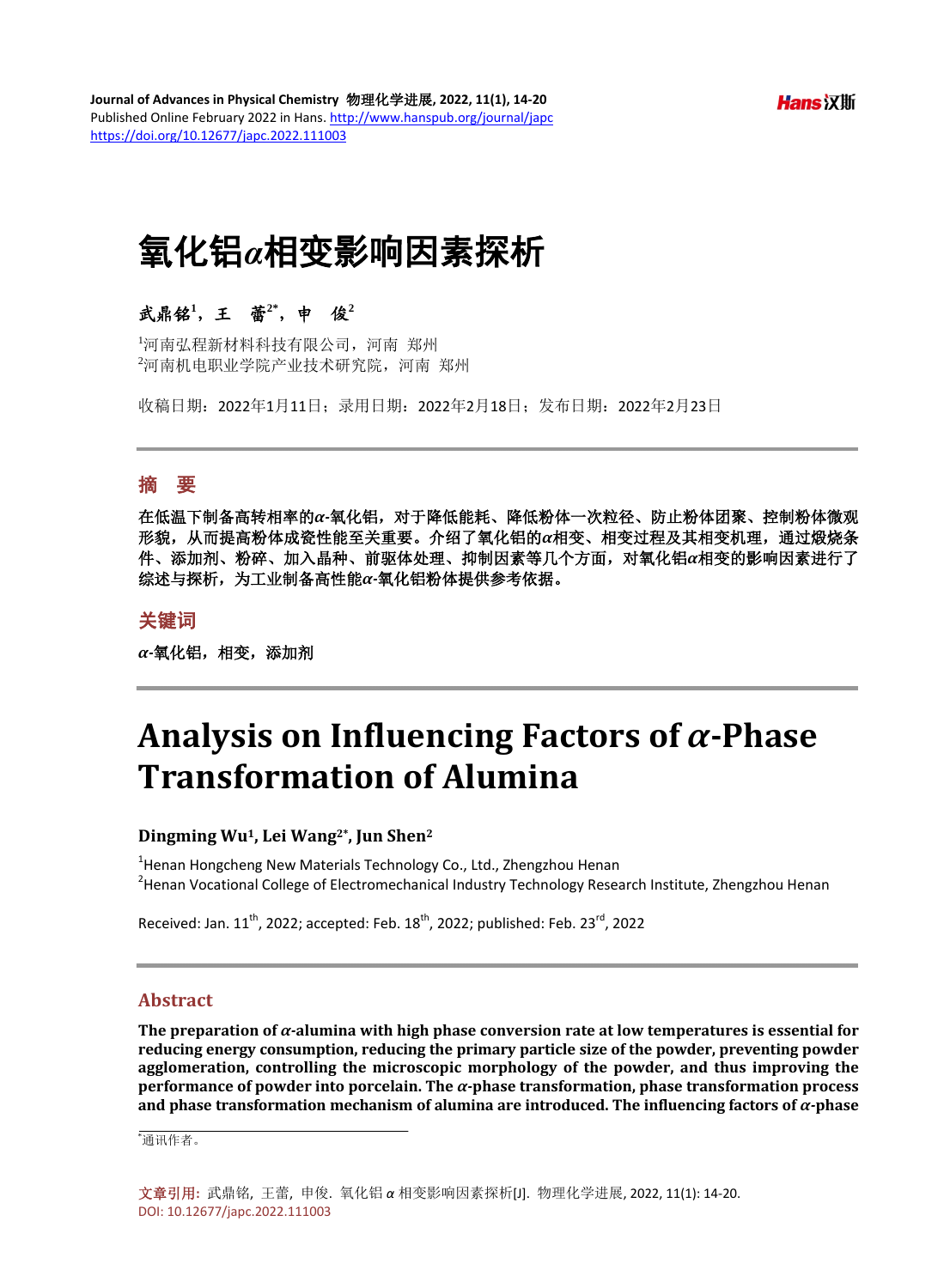**transformation of alumina are summarized and analyzed through calcination conditions, additives, crushing, adding seeds, precursor treatment, inhibition factors, etc., which provide reference for industrial preparation of high-performance** *α-***alumina powder.**

## **Keywords**

*α-***Alumina, Phase Transformation, Additives**

Copyright © 2022 by author(s) and Hans Publishers Inc. This work is licensed under the Creative Commons Attribution International License (CC BY 4.0). <http://creativecommons.org/licenses/by/4.0/>

 $\odot$   $\odot$ Open Access

# **1.** 引言

氧化铝粉体产业是我国重要支柱产业之一,高端氧化铝陶瓷粉体是一种对技术和质量要求极高的产 品。由于缺乏核心技术支撑,被西方列为对我国限制出口的"卡脖子"材料。

*α*-氧化铝作为高性能氧化铝陶瓷粉体的核心,具有优良的物理和化学性能,包括高硬度、高机械强 度、绝缘、抗磨损、耐高温、耐酸碱等[\[1\]](#page-4-0) [\[2\]](#page-4-1) [\[3\]](#page-4-2),同时具有优良的电子和光学性能[\[4\]](#page-4-3) [\[5\]](#page-4-4), 其广泛应用于 机械工业、陶瓷材料[\[6\]](#page-4-5) [\[7\]](#page-4-6)、绝缘材料、耐火材料[\[8\]](#page-5-0) [\[9\]](#page-5-1)、研磨抛光材料[\[10\]](#page-5-2) [\[11\]](#page-5-3)、化学化工材料、电子 和光学材料[\[12\]](#page-5-4) [\[13\]](#page-5-5)等多种领域。本文介绍了氧化铝的 *α* 相变、相变过程及其相变机理,通过对氧化铝 *α* 相变的影响因素进行综述与分析,对于低温下制备高转相率的 α-氧化铝, 提高粉体成瓷性能, 使其适用 于不同领域[\[14\]](#page-5-6) [\[15\]](#page-5-7),具有重要意义。

# **2.** 氧化铝的 *α* 相变

氧化铝常见的 8 种晶型分别是 *α*、*γ*、*δ*、*κ*、*η*、*θ*、*χ* 及 *ρ* [\[16\]](#page-5-8),其中除了 *α*-氧化铝是热力学稳定相之 外,其余均为过渡相,也叫亚稳定相。在一定的温度下,过渡相都可转换为 *α* 相且该过程不可逆[\[17\]](#page-5-9)。*α*-氧化铝属刚玉结构,这种结构使其晶体的稳定性远远大于其他氧化铝晶型[\[18\]](#page-5-10)。

在过渡相氧化铝中,晶体结构最主要的区别是氧离子在同一排列下铝离子的位置发生了改变,它们 之间的转化没有破坏原有晶体颗粒的形貌和氧化铝的化学键[\[19\]](#page-5-11)。过渡相之间的转变往往是连续的,期间 氧离子的堆积方式不变,仅为铝离子的局部转移,属位移型相变,它不会破坏原有的晶体形貌,所需能 量较少,相转变温度较低;而过渡相氧化铝转变为 α-氧化铝的过程是由 Fcc (面心立方)结构氧离子排列 的过渡相向 Hcp (密排六方)结构氧离子排列的稳定相的转变, 氧离子重排发生晶格重构[\[20\]](#page-5-12), 此过程需大 量能量,必须在高温下才能进行[\[21\]](#page-5-13) [\[22\]](#page-5-14)。具体过程[见图](#page-2-0) 1。

Dynys 等[\[23\]](#page-5-15)通过研究 Al<sub>2</sub>O<sub>3</sub>相变过程中微观结构的变化, 首先提出了 α-Al<sub>2</sub>O<sub>3</sub>的相变可以分为两个 阶段:相的成核和 *α* 粒子(晶体)的生长。相变过程中消耗的大部分能量用于克服成核势垒形成 *α* 核,其 余能量用以促进晶粒生长。因此可通过降低 *α* 相变的成核势垒(激活能),来降低相变温度,抑制粒径长大。 后来,又有 Chang [\[24\]](#page-5-16)、Yen [\[25\]](#page-5-17)和 Wen [\[26\]](#page-5-18) [\[27\]](#page-5-19)等对 *α*-氧化铝相变理论做了进一步的研究,存在不同意 见,未形成定论。

# **3.** 氧化铝 *α* 相变影响因素探析

高端氧化铝陶瓷粉体具有多种特征:高的 *α* 转相率、低杂质含量(主要是 Na2O、Si 和 Fe 等)、*α*-氧化 铝一次晶粒粒径小、粒径分布窄、球形微观结构(非蠕虫状)及分散性能好、无团聚等,这些一般可以通过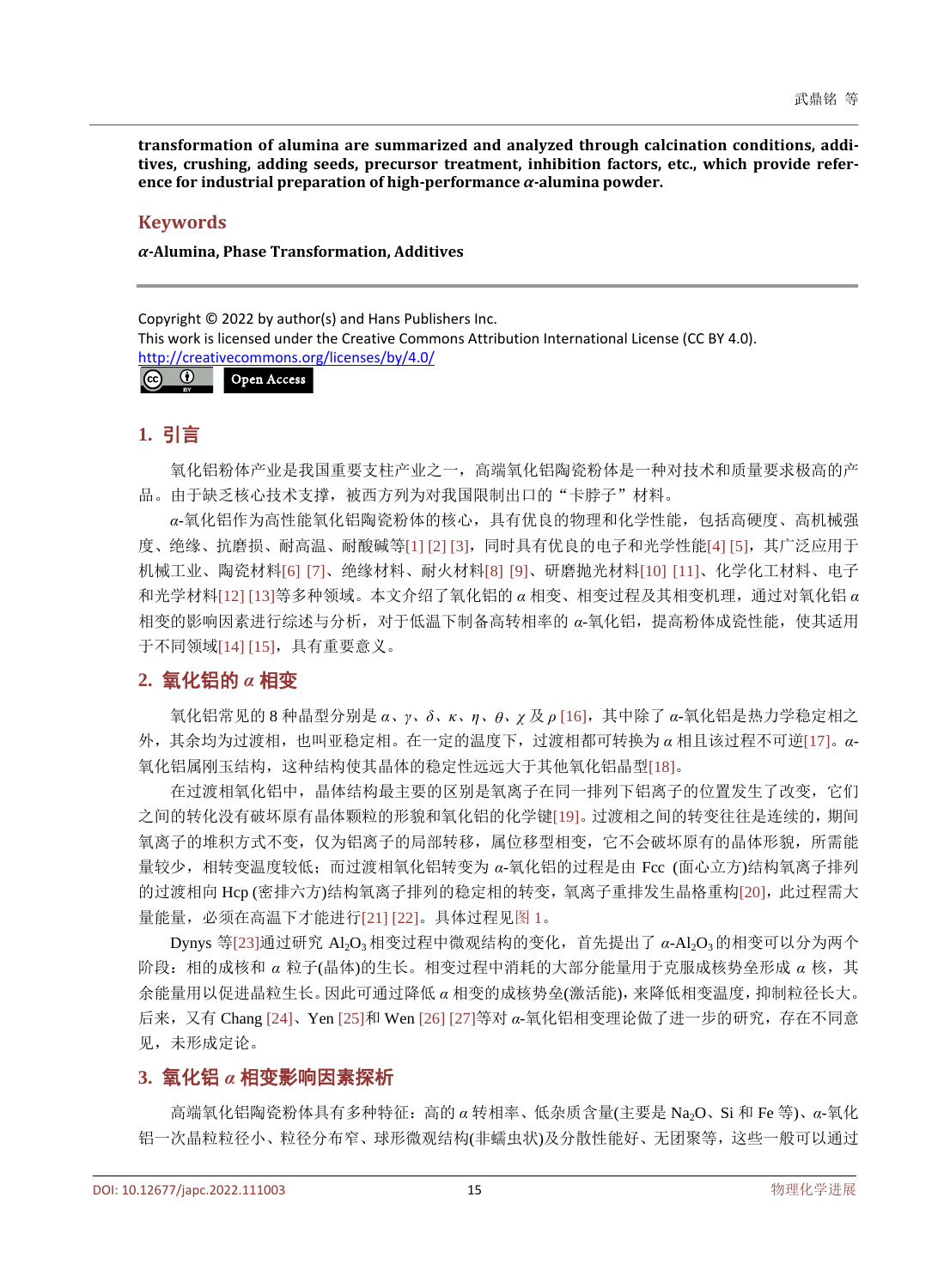对氧化铝的 *α* 相变过程进行控制来得到。氧化铝 *α* 相转变的影响因素主要有:转相温度,参与相变的过 渡相氧化铝量,参与相变的过渡相氧化铝面积,晶种的有效浓度,以及添加剂、粉碎条件等,部分添加 剂会对氧化铝相变产生抑制作用,下面对影响 *α*-氧化铝相变的因素进行总结和讨论。

<span id="page-2-0"></span>

**Figure 1.** Sequences of the phase transformations of the alumina precursors toward the stable *α*-Al<sub>2</sub>O<sub>3</sub> phase  $\overline{2}$  1. 各种前驱体转化为  $\alpha$ -Al<sub>2</sub>O<sub>3</sub> 的相变过程

## **3.1.** 煅烧条件对 *α***-**氧化铝相转化的影响

主要从煅烧温度和保温时间两个方面分析。孙志昂[\[28\]](#page-5-20)等的研究表明,不添加矿化剂,煅烧温度越高 转化率越高,但一次粒径也会越大。研究采用隧道窑,保温时间(10 h)一致,转化率由 1300℃下的 90% 提高至 1520℃下的 96%, α-氧化铝一次晶粒由 0.7~0.8 um 长大至 1.3~1.5 um; 保温时间降至 2 h 后, 转 化率由 1300℃下的 87%提高至 1420℃下的 90%~92%,,一次晶粒由 0.6 um 长大至 1.0 um。上述研究表 明,在一定程度上,煅烧温度提高使转化率提高,煅烧时间延长使转化率提高,且都使得一次粒径长大。

### **3.2.** 添加剂对 *α-*氧化铝相转化的影响

研究表明,添加矿化剂可降低转相温度,提高转相率[\[29\]](#page-5-21),而且转相后物料中氧化钠的含量也会降低。 孙志昂[\[28\]](#page-5-20)等研究了硼酸、氯化铵、氟化物以及复合矿化剂对 *α*-氧化铝相转化的影响。采用硼酸作为矿 化剂,添加量为 0.5%~0.15% (以氧化铝质量计), 1450℃下煅烧 10 h, 转相率 98%, 含氧化钠 0.05%, 研 磨后平均粒径较小(4~5 um),晶体表面光滑,干净。在 *α*-氧化铝的相转化过程,氯化铵作为脱钠剂添加 量为 0.2%~1.5% (以氧化铝质量计),1300℃下煅烧 8 h,*α*-氧化铝中氧化钠含量低至 0.08%以下,甚至可 以 0.01%以下,但其晶体一般为针状或条状(小于 2 um), 可用于耐火材料的浇注料。

有证据表明,某些矿化剂可以通过改善氧化铝相变过程中的质量传输,甚至改变形态来显著降低相 变温度[\[30\]](#page-5-22)。陈超伦[\[14\]](#page-5-6)采用碳酸铝胺为前驱体,研究了不同的氟化物(MgF<sub>2</sub>, AlF<sub>3</sub>, CaF<sub>2</sub>, NaF, ZnF<sub>2</sub>, LiF) 对 α-氧化铝相变过程的影响。结果表明, 分别加入 NaF (wt 5%)、LiF (wt 5%)、CaF<sub>2</sub> (wt 5%)、ZnF<sub>2</sub> (wt 5%)、 MgF<sub>2</sub> (wt 5%)后并没有对相转化温度的降低产生显著影响, 而 AlF<sub>3</sub> (wt 5%)的加入将转相温度降低了 300℃, 效果显著。Wu 等[\[31\]](#page-5-23)的研究结果显示, 以 Al(OH)<sub>3</sub> 为前驱体, 分别添加 2%质量分数的 MgF<sub>2</sub>, AlF<sub>3</sub>, CaF<sub>2</sub>, LiF, NaF 在指定温度下煅烧, 其中 AlF<sub>3</sub>的添加使得完全转化为 α-Al<sub>2</sub>O<sub>3</sub>的煅烧温度降低了 大约 400℃, MgF<sub>2</sub>降低大约 220℃, CaF<sub>2</sub>降低 130℃, 其余氟化物(LiF 和 NaF)没有对相转化产生影响。 可以得出结论,相比其它氟化物,氟化铝对 *α*-氧化铝相转变起显著的促进作用。

Rajendran [\[32\]](#page-5-24)报导了在已经加入了 *α*-氧化铝晶种的前驱体中再添加少量硝酸铵,*θ* 相到 *α* 相的相变 温度能够继续降低,主要原因是硝酸铵在煅烧过程成能够发生分解反应(约320℃时),释放大量能量并造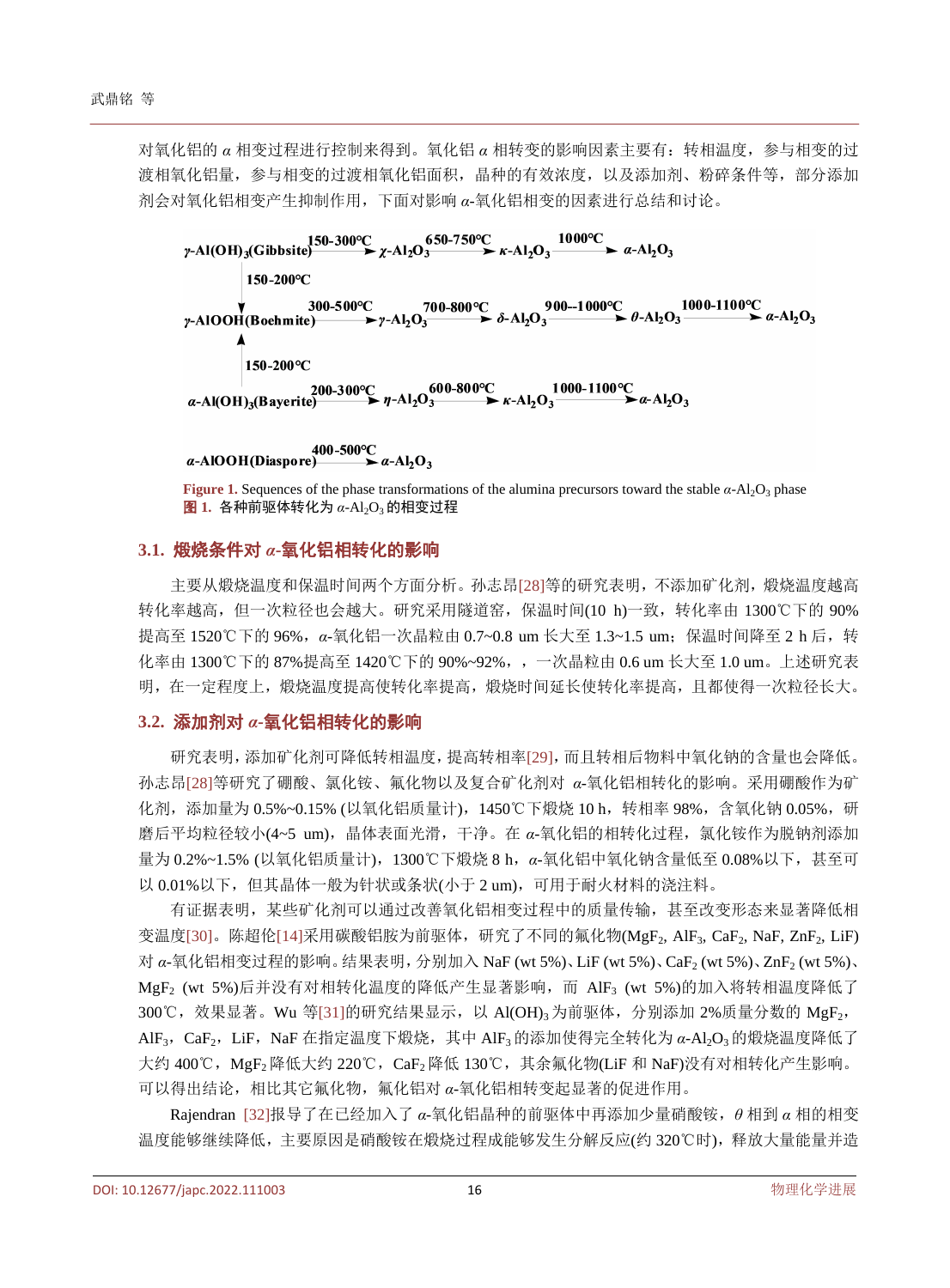成氧化铝过渡晶相的高能缺陷,可以帮助克服 *α* 相的形核势能,从而加快相变动力速率。但硝酸铵属于 炸药成分,不能在工业生产大量使用。

陈玮[\[33\]](#page-5-25)采用氢氧化铝为前驱体,结果[见表](#page-3-0) 1:

<span id="page-3-0"></span>**Table 1.** Effect of different additives on *α* phase transition of alumina 表 **1.** 不同添加剂对氧化铝 *α* 相变的影响

| 添加剂                                               | None | NH.F | MgO  | AlF <sub>3</sub> | NH4Cl | $MgF_2$ | CaCl <sub>2</sub> |
|---------------------------------------------------|------|------|------|------------------|-------|---------|-------------------|
| 相变点/℃                                             | .291 | 1088 | 1293 | 137              | 1206  | 132     | 1265              |
| $α$ -Al <sub>2</sub> O <sub>3</sub> 含量/% (1100°C) | 3.4  | 67.5 | 2.5  | 55.8             | 24.3  | 46.8    | 13.5              |

上表说明,添加剂能显著影响其相变温度,AlF3、NH4F、NH4Cl、MgF2、CaCl2 等添加剂都对氧化 铝的相变有不同程度的促进作用,而 MgO 有微弱的抑制作用。1100℃的煅烧条件下(除 MgO 外), 其促 进作用比较如下:

 $NH_4F > AlF_3 > MgF_2 > NH_4Cl > CaCl_2 > None$ 

#### **3.3.** 氧化铝 *α* 相变温度的降低措施

通常情况下,*α*-氧化铝的相变温度很高,固体颗粒之间易烧结产生硬团聚,因此降低其 *α* 相变温度 是关键。目前降低氧化铝 *α* 相变温度的方法主要有球磨、添加晶种(籽晶)和添加剂等[\[34\]](#page-5-26)。添加剂的影响 上文已述,下面主要介绍另外两种方法。

#### **3.3.1.** 粉碎对 *α-*氧化铝相变的影响

粉碎属于机械活化过程,主要是通过球磨的方式,将前驱体的多晶粒聚集体粉碎为很多表面不规则 的粉体,破坏其原始结晶形态[\[35\]](#page-5-27)。

1) 粉碎过程增加了体系的表面积,也就是增加了体系的表面能,粉碎时间越长,表面积越大,在相 变过程中,发生相变的前驱体表面积增大,相变速率提升。

2) 粉碎过程使体系产生大量晶体缺陷与悬空键,这些缺陷与悬空键储蓄了大量化学能,在高温时易 发生相转变,释放化学能,提高转相速率。

3) 粉碎过程中,从粉碎介质上脱落下来很多微小的氧化铝颗粒,在转相过程中,这些微笑颗粒可以 起到晶核作用[\[36\]](#page-5-28)。

#### **3.3.2.** 晶种对 *α-*氧化铝相变的影响

肖泓芮[\[37\]](#page-5-29)将晶种对氧化铝相变的影响归纳为两点: 1) 降低相变成核势垒与活化能[\[38\]](#page-5-30), 这样可以使 其相变温度降低;2) 提高 *α* 相变的成核密度,从而提高陶瓷致密度。晶种能够促进过渡相氧化铝转变成 为 *α*-氧化铝,但并非所有的晶种都能起到诱导作用,只有与过渡相氧化铝接触的 *α*-氧化铝才能成为有效 晶种。

宋振亚[\[34\]](#page-5-26)报导了不同晶种对氧化铝相变的影响,主要分为两类晶种,一类是与 α-Al<sub>2</sub>O<sub>3</sub>的结构相似 的 α-Fe<sub>2</sub>O<sub>3</sub>, 非常适合作为籽晶; 另一类是与 α-Al<sub>2</sub>O<sub>3</sub>结构不一致的物质如 TiO<sub>2</sub>、MgO、ZnO 等。结果表 明: 1) 加入二氧化钛(wt2%)籽晶后, 相变温度降低至 1100℃, 粉体的分散性能更好, 且有效改善了硬团 聚现象;2) 加入氧化镁(wt 8%)和氧化锌(wt 10%)籽晶后, 不仅能够降低其相变温度, 而且粉体烧结现象 也得到很大改善。但上述晶种是与 α-Al2O<sub>3</sub> 完全不同的物质,相当于在氧化铝粉体中引入了杂质, 不利于 纯度的提升。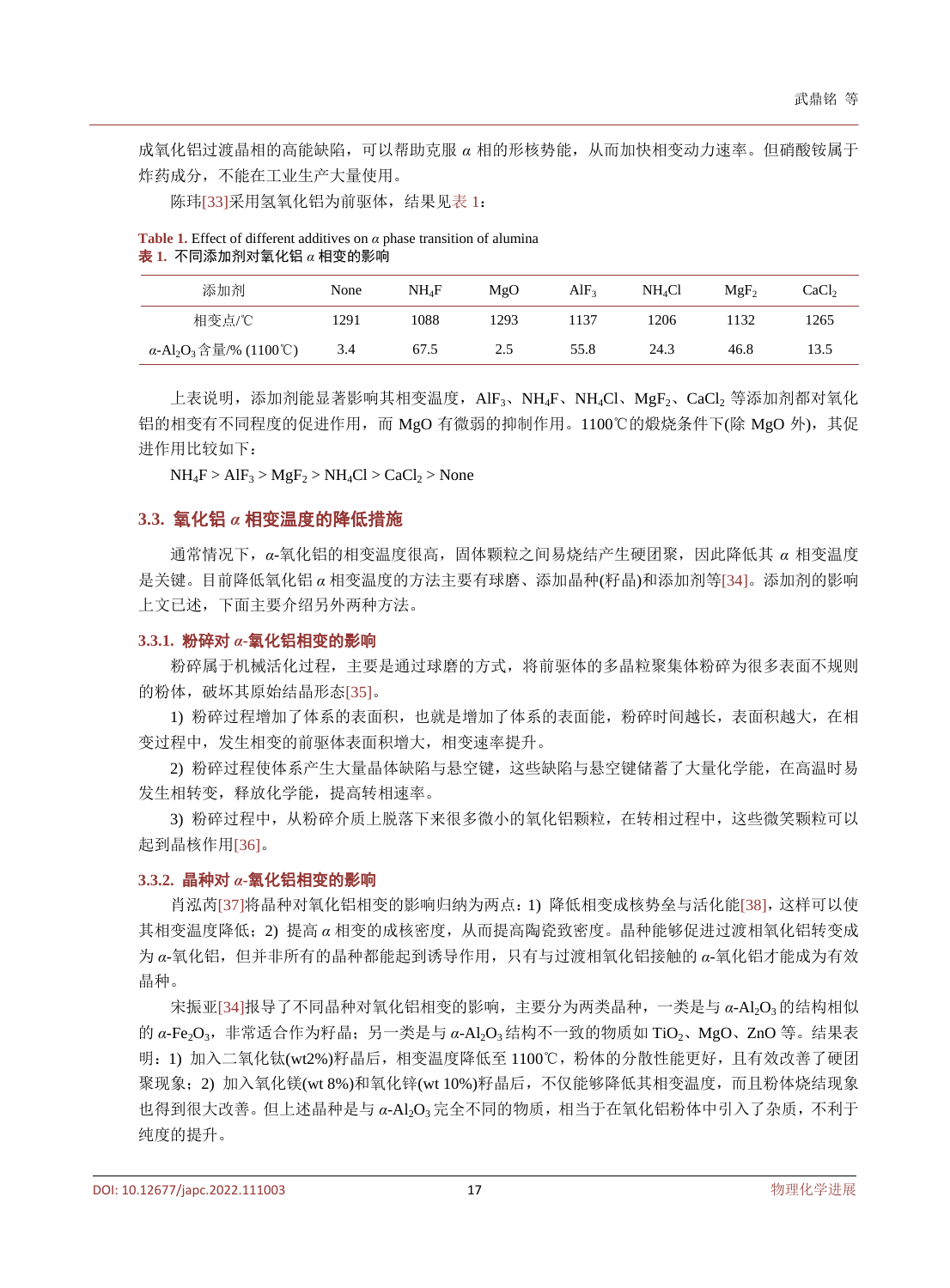目前研究最多是纳米 α-Al<sub>2</sub>O<sub>3</sub> 作为晶种用于前驱体的相转化过程。杨聪[\[39\]](#page-6-0)等的研究表明: 1) 纳米 α-Al<sub>2</sub>O<sub>3</sub> 晶种的添加,有效降低了其相转化的开始和完成温度;2) 相转化温度降低后, 高温团聚情况得 到很大改善,分散性更好。孙旭东[\[40\]](#page-6-1)等人利用 *α*-Al2O3作为晶种添加到碳酸铝铵前驱体中在 900℃下煅 烧出粒径为 30 nm 左右的 α-Al<sub>2</sub>O<sub>3</sub>粉体。

#### **3.4.** 前期酸处理前驱体对 *α***-**氧化铝相变的影响

陈若愚[\[41\]](#page-6-2)分别利用盐酸溶液和硝酸溶液处理氧化铝前驱体,煅烧后的相变结果表明: 1) 前驱体用 盐酸溶液处理后再煅烧,能够有效促进氧化铝 *α* 相变,降低晶粒尺寸大小;2) 前驱体预先用硝酸溶液处 理,硝酸溶液浓度增加,煅烧后氧化铝晶粒尺寸亦增加。

#### **3.5.** 抑制过渡相向 *α***-**氧化铝转变的因素

陈玮[\[33\]](#page-5-25)考察了 Na<sub>2</sub>O 对过渡相氧化铝转变成 α-Al<sub>2</sub>O<sub>3</sub>的影响。Na<sub>2</sub>O 是碱法生产氧化铝过程中引入并 残留的杂质,在很多情况下,其对 *α*-Al2O3材料的性能起到负面作用,会降低陶瓷材料的体积密度,降低 耐火材料的高温性能,降低电子材料的电阻率等。研究结果表明, Na<sub>2</sub>O (wt 0.14%)对会抑制过渡相向 α-Al<sub>2</sub>O<sub>3</sub>转变,主要是因为其可以与氧化铝反应生成相应的铝酸盐,形成空间位阻,降低了转相速率。

宋振亚[\[34\]](#page-5-26)研究了 SiO<sub>2</sub> (商用 30%硅胶)和 ZrO<sub>2</sub> (实验室自制溶液)对 *γ*-Al<sub>2</sub>O<sub>3</sub>到 α-Al<sub>2</sub>O<sub>3</sub>转相过程中的 作用。结果表明 SiO<sub>2</sub>和 ZrO<sub>2</sub>对氧化铝 α 相变都有明显的抑制作用,且同等条件下 SiO<sub>2</sub>的抑制性更强。 但陈若愚[\[41\]](#page-6-2)的研究结果恰恰相反,采用 *γ*-Al<sub>2</sub>O<sub>3</sub> 为前驱体, 煅烧温度 1100℃, SiO<sub>2</sub> 的加入量分别为 wt  $0.1\%$ 、wt  $0.5\%$ 和 wt  $1.0\%$ 三个试样,与空白试样对比,结结果显示 SiO,可有效促进相变,且 SiO,含量越高 效果越好,但氧化铝一次晶粒尺寸亦逐渐增大。

#### **4.** 结语与展望

氧化铝 *α* 相变过程是前驱体形貌、添加剂、温度控制、参与相变的过渡相氧化铝量及其表面积、晶 种及其有效浓度等综合作用的结果,当这几种因素综合作用最大时,相变速率最高,相变温度最低,一 次粒径最小,粉体成瓷性能最好。目前在国内的工业生产中,高纯超细 *α*-氧化铝粉体的制备工艺还难以 做到在消除杂质的同时降低煅烧温度,提高分散性能并降低团聚作用,因此应深入研究氧化铝 *α* 相变及 其控制因素,突破高性能氧化铝陶瓷粉体及其产业化的技术瓶颈,为我国高端氧化铝陶瓷粉体产业的快 速发展做出贡献。

## 基金项目

国家火炬项目编号:2012GH031514 和河南省教育厅资助。

# 参考文献

- <span id="page-4-0"></span>[1] 陈玮, 尹周澜, 李旺兴. *α*-氧化铝显微结构研究[J]. 耐火材料, 2007, 41(增刊): 201-204.
- <span id="page-4-1"></span>[2] 李友凤, 周继承, 廖立民, 等. 超重力碳分反应沉淀法制备分散性纳米氢氧化铝[J]. 硅酸盐学报, 2006, 34(10): 1290-1294.
- <span id="page-4-2"></span>[3] 李江, 潘裕柏, 宁金威, 等. 纳米晶添加氧化铝粉体的低温烧结研究[J]. 无机材料学报, 2003, 18(6): 1192-1198.
- <span id="page-4-3"></span>[4] 刘世江, 孙洪巍, 黄淼淼, 等. 共沉淀法制备 Al2O<sub>3</sub>:Eu 红色荧光粉及其发光性能研究[J]. 中国陶瓷, 2007, 43(3): 22-25 +28.
- <span id="page-4-4"></span>[5] 李瑶. 锂离子电池隔膜材料的研究进展[J]. 科技创新与应用, 2016(10): 67.
- <span id="page-4-5"></span>[6] 刘军芳, 傅正义, 张东明, 等. 透明陶瓷的制备技术及其透光因素的研究[J]. 硅酸盐通报, 2003, 22(3): 68-73.
- <span id="page-4-6"></span>[7] 牛金叶, 孙成功. 透明陶瓷的研究现状及应用进展[J]. 现代技术陶瓷, 2007, 28(4): 19-24.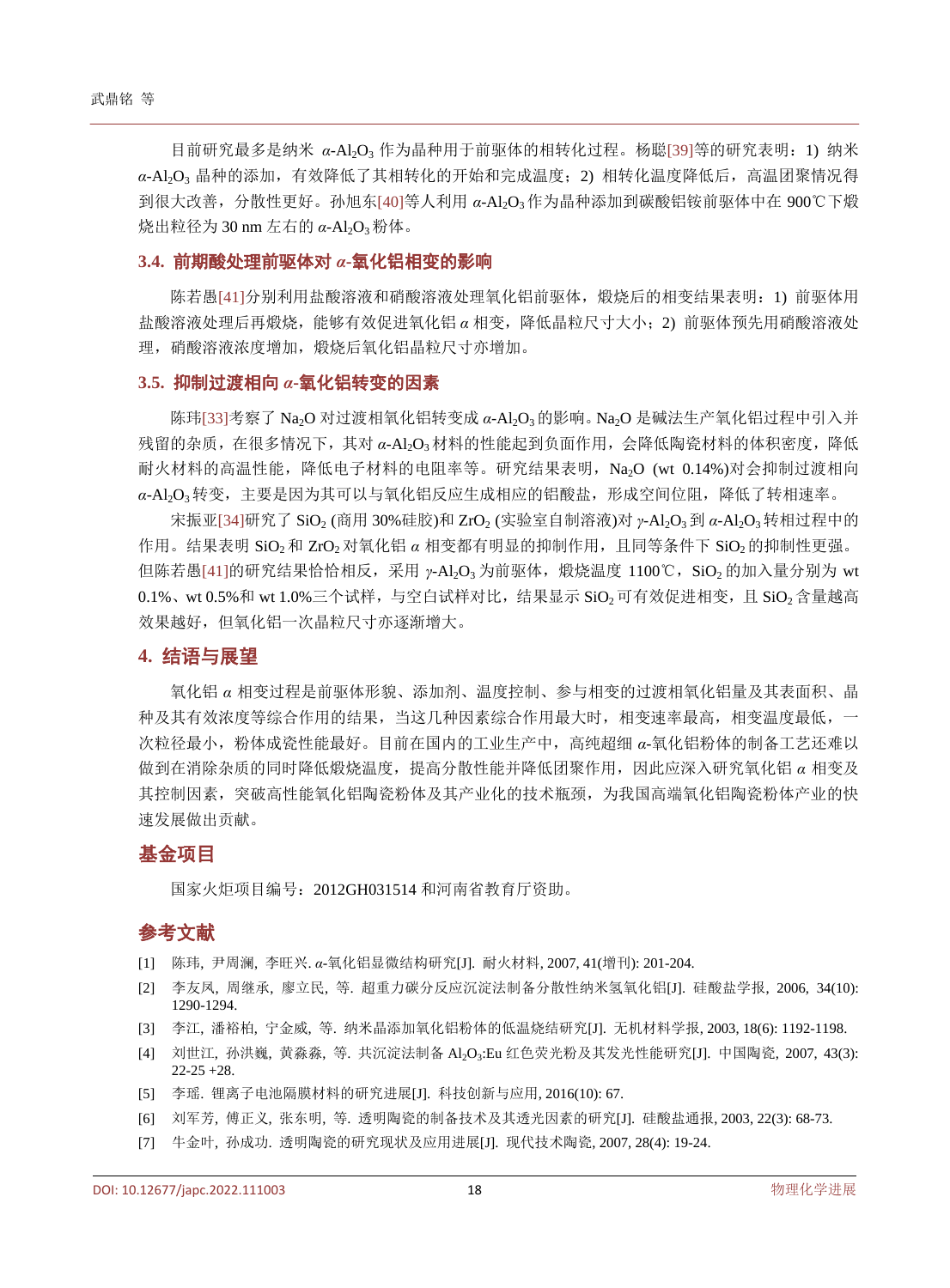- <span id="page-5-0"></span>[8] 廖佳, 李远兵, 段斌文, 等. SiO<sub>2</sub> 微粉加入量对高纯氧化铝轻质隔热材料性能的影响[J]. 耐火材料, 2015, 49(1): 17-19.
- <span id="page-5-1"></span>[9] 腾国强. 金属增韧氧化铝基耐火材料的研究进展[J]. 耐火材料, 2006, 40(1): 53-55.
- <span id="page-5-2"></span>[10] 赵晓媛. 氧化铝系化学机械抛光磨料的制备及颗粒分级[D]: [硕士学位论文]. 大连: 大连理工大学, 2007.
- <span id="page-5-3"></span>[11] 徐仁泉, 周纪冬, 陈旭晔, 等. 抛光氧化铝在摩擦材料中的应用[C]//中国摩擦密封材料协会. 第九届中国摩擦密 封材料技术交流暨产品展示会论文集. 上海: 中国摩擦密封材料协会, 2007: 117-120.
- <span id="page-5-4"></span>[12] 薛伟伟. 超微细氧化铝制备及其改性锂电池隔膜的性能研究[D]: [硕士学位论文]. 北京: 北京理工大学, 2015.
- <span id="page-5-5"></span>[13] 刘世江. 氧化铝基发光材料的研究[D]: [硕士学位论文]. 郑州: 郑州大学, 2007.
- <span id="page-5-6"></span>[14] 陈超伦. 纳米 *α* 氧化铝粉体制备及烧结性能研究[D]: [硕士学位论文]. 上海: 华东理工大学, 2017.
- <span id="page-5-7"></span>[15] 吴宇峰, 张铁军, 张家萌, 等. *α-*Al2O3 相变机理及制备工艺研究进展[J]. 人工晶体学报, 2021, 50(1): 199-208.
- <span id="page-5-8"></span>[16] 张金升, 王美婷, 许凤秀. 先进陶瓷导论[M]. 北京: 化学工业出版社, 2007.
- <span id="page-5-9"></span>[17] Levin, I. and Brandon, D. (2005) Metastable Alumina Polymorphs: Crystal Structures and Transition Sequences. *Journal of the American Ceramic Society*, **81**, 1995-2012. <https://doi.org/10.1111/j.1151-2916.1998.tb02581.x>
- <span id="page-5-10"></span>[18] Prashanth, P.A., Raveendra, R.S., Krishna, R.H., *et al*. (2015) Synthesis, Characterizations, Antibacterial and Photoluminescence Studies of Solution Combustion-Derived *α*-Al2O3 Nanoparticles. *Journal of Asian Ceramic Societies*, **3**, 345-351. <https://doi.org/10.1016/j.jascer.2015.07.001>
- <span id="page-5-11"></span>[19] 刘勇, 陈晓银. 氧化铝热稳定性的研究进展[J]. 化学通报, 2001, 64(2): 65-70.
- <span id="page-5-12"></span>[20] 王忠慧, 韩辉, 樊慧芳, 等. 阐述 *α*-氧化铝相变机理和 *α*-相含量影响因素[J]. 轻金属, 2012(1): 24-26.
- <span id="page-5-13"></span>[21] Chou, S.N., Huang, J.L., Li, D.F., *et al*. (2007) The Mechanical Properties and Microstructure of *α*-Al2O3/Aluminum Alloy Composites Fabricated by Squeeze Casting. *Journal of Alloys and Compounds*, **436**, 124-130. <https://doi.org/10.1016/j.jallcom.2006.07.062>
- <span id="page-5-14"></span>[22] Ozawa, M., Kato, O. and Suzuki, S. (1998) The Effect of a  $Cr_2O_3$ -Addition on the Phase Transformation and Catalytic Properties of *γ*-Al2O3 in Treatment of Lean-Burn Exhausts. *Journal of Materials Science*, **33**, 737-741.
- <span id="page-5-15"></span>[23] Dynys, F.W. and Halloran, J.W. (1982) Alpha Alumina Formation in Alum-Derived Gamma Alumina. *Journal of the American Ceramic Society*, **65**, 442-448[. https://doi.org/10.1111/j.1151-2916.1982.tb10511.x](https://doi.org/10.1111/j.1151-2916.1982.tb10511.x)
- <span id="page-5-16"></span>[24] Chang, P.L., Yen, F.S., Cheng, K.C., *et al*. (2001) Examinations on the Critical and Primary Crystallite Sizes during *θ*to *α*-Phase Transformation of Ultrafine Alumina Powders. *Nano Letters*, **1**, 253-261[. https://doi.org/10.1021/nl015501c](https://doi.org/10.1021/nl015501c)
- <span id="page-5-17"></span>[25] Yen, F.S., Wen, H.L. and Hsu, Y.T. (2001) Crystallite Size Growth and the Derived Dilatometric Effect during *θ*- to *α*-Phase Transformation of Nano-Sized Alumina Powders. *Journal of Crystal Growth*, **233**, 761-773. [https://doi.org/10.1016/S0022-0248\(01\)01636-0](https://doi.org/10.1016/S0022-0248(01)01636-0)
- <span id="page-5-18"></span>[26] Wen, H.L., Chen, Y.Y., Yen, F.S., *et al*. (1999) Size Characterization of *θ*- and *α*-Al2O3 Crystallites during Phase Transformation. *Nanostructured Materials*, **11**, 89-101. [https://doi.org/10.1016/S0965-9773\(99\)00022-7](https://doi.org/10.1016/S0965-9773(99)00022-7)
- <span id="page-5-19"></span>[27] Wen, H.L. and Yen, F.S. (2000) Growth Characteristics of Boehmite-Derived Ultrafine Theta and Alpha-Alumina Particles during Phase Transformation. *Journal of Crystal Growth*, **208**, 696-708. [https://doi.org/10.1016/S0022-0248\(99\)00436-4](https://doi.org/10.1016/S0022-0248(99)00436-4)
- <span id="page-5-20"></span>[28] 孙志昂, 蒋晓辉, 沈乐. *α*-氧化铝的相变及晶体生长的控制[J]. 陶瓷, 2017(10): 30-34.
- <span id="page-5-21"></span>[29] 李艳, 周琦, 赵丽平, 等. 添加剂对氧化铝粉体粒径的影响[J]. 沈阳工业大学学报, 2011, 33(2): 133-137.
- <span id="page-5-22"></span>[30] Fu, G.F., Wang, J. and Kang, J. (2008) Influence of AlF3 and Hydrothermal Conditions on Morphologies of *α-*Al2O3. *Transactions of Nonferrous Metals Society of China*, **18**, 743-748. [https://doi.org/10.1016/S1003-6326\(08\)60128-4](https://doi.org/10.1016/S1003-6326(08)60128-4)
- <span id="page-5-23"></span>[31] Wu, Y.Q., Zhang, Y.F., Wang, X.X., *et al*. (2001) Preparation of Platelike Nano Alpha-Alumina Particles. *Ceramics International*, **27**, 265-268[. https://doi.org/10.1016/S0272-8842\(00\)00074-2](https://doi.org/10.1016/S0272-8842(00)00074-2)
- <span id="page-5-24"></span>[32] Rajendran, S. (1994) Production of Ultrafine Alpha Alumina Powder and Fabrication of Fine Grained Strong Ceramics. *Journal of Materials Science*, **29**, 5664-5672[. https://doi.org/10.1007/BF00349962](https://doi.org/10.1007/BF00349962)
- <span id="page-5-25"></span>[33] 陈玮. *α*-Al2O3形成过程显微结构演变及其调控[D]: [博士学位论文]. 长沙: 中南大学, 2010.
- <span id="page-5-26"></span>[34] 宋振亚. Al2O3超微粉体的制备、改性及其 *α* 相变控制的研究[D]: [硕士学位论文]. 合肥: 合肥工业大学, 2004.
- <span id="page-5-27"></span>[35] 李继光, 孙旭东, 王雅蓉, 等. α-Al2O<sub>3</sub>纳米粉的烧结初期机理研究[J]. 硅酸盐学报, 1998(4): 471-475.
- <span id="page-5-28"></span>[36] 吴玉程, 宋振亚, 杨晔, 等. *α*-氧化铝相变及其相变控制的研究[J]. 稀有金属, 2004, 28(6): 1043-1048.
- <span id="page-5-29"></span>[37] 肖泓芮. 纳米 *α*-Al2O3 籽晶的合成及其在制备 *α*-Al2O3纤维中的应用[D]: [硕士学位论文]. 厦门: 厦门大学, 2019.
- <span id="page-5-30"></span>[38] Shelleman, R.A., Messing, G.L. and Kunagai, M. (1986) Alpha-Alumina Transformation in Seeded Boehmite Gels.